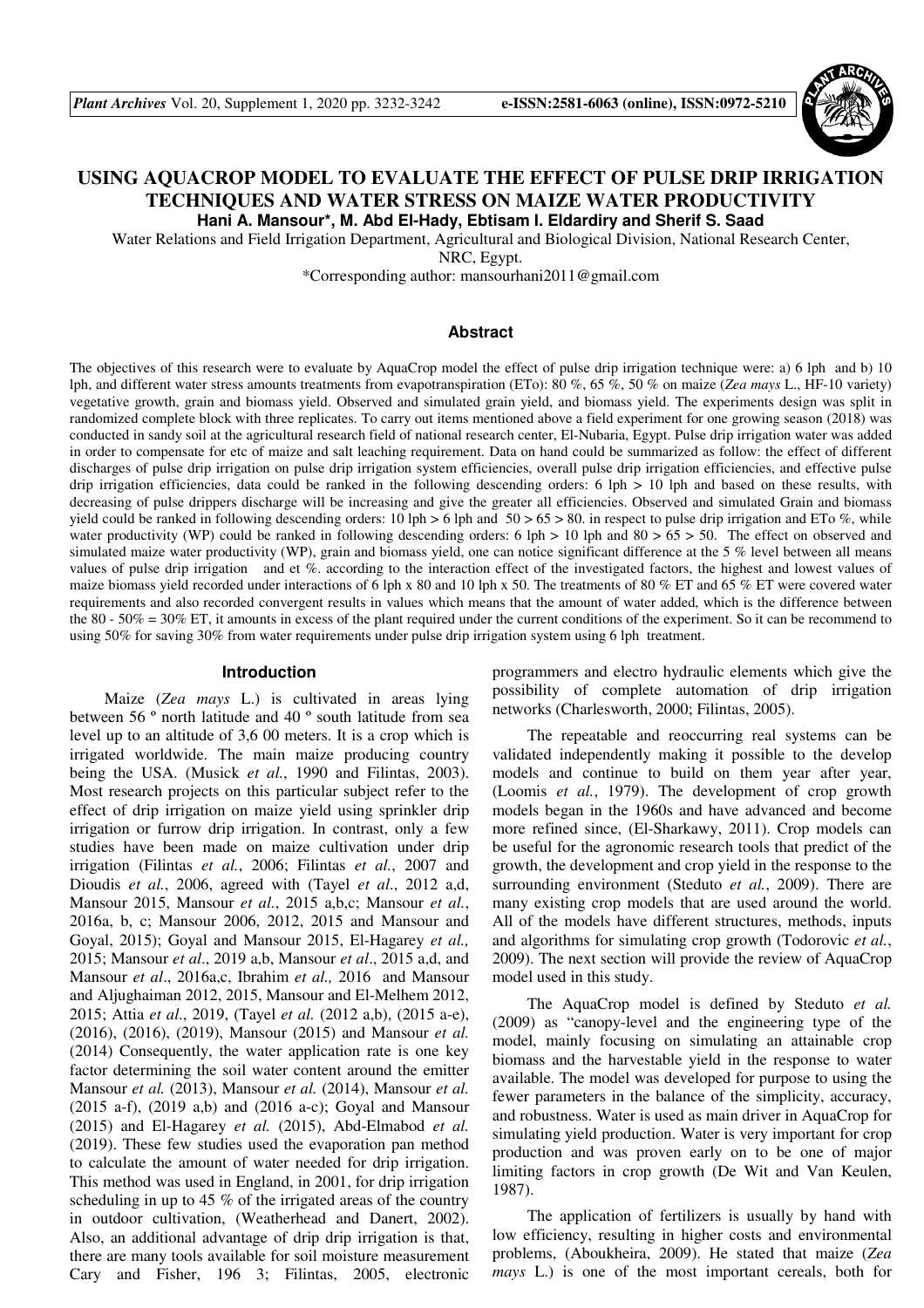peoples and animals consumption, in Egypt and is grown for both grain and forage. The questions often arise, "What is the minimum drip irrigation capacity for irrigated transgenic maize? And what is the suitable drip irrigation system for irrigating transgenic maize?" These are very hard questions to answer because they greatly depend on the weather, yield goal, soil type, area conditions and the economic conditions necessary for profitability.

The aims of this work were to evaluate by AquaCrop model the effect of discharges of pulse drip irrigation technique treatments: a) 6 LPH and b) 12 LPH, and different water amounts treatments from evapotranspiration (ET): 80 %, 65 %, 50 % on maize (*Zea mays* L.) vegetative growth, grain and Biomass yield.

#### **Material and Methods**

The experiment for one growing season (2018) was conducted in sandy soil at the Agricultural Research Field of National Research Center, El-Nubaria, Egypt. The aim of study to evaluate by AquaCrop model the effect of pulse drip irrigation technique treatments: a) 6 LPH and b) 12 LPH, and different water amounts treatments from evapotranspiration (ET): 80 %, 65 %, 50 % on maize (*Zea mays*-L, HF-10 Varity) vegetative growth, grain and Biomass yield. Vegetative growth and yield included: Leaf area, Leaf length, leaf number plant-1, Plant height, grain yield, and Biomass yield. Texture of experimental field after (Gee and Bauder, 1966) and Moisture retention after (Klute, 1966). Whereas soil chemical characteristics of soil paste saturation extract and drip irrigation water analysis are shown in Tables (1, 2; 3) Rebecca, (2004).

The experiments design was split in randomized complete block with three replicates. To carry out items mentioned above a field experiment for one growing season (2018) was conducted in Sandy soil at the Agricultural Research Field of National Research Center, El-Nobaria, Egypt. Source of drip irrigation water was from ground water. The total experimental area was one feddan (one Fed = 0.42 ha). After seeding preparation maize grains (*Zea mays* L.), Varity (Giza-155) were seeded on May 3, 2013 (30000 plant fed-1). Plants were irrigated every 3-4 days using PI. Drip irrigation water was added in order to compensate for ETc of maize and salt leaching requirement. Data on hand could be summarized as follow: Details of the pressure and water supply control have been described by (Safi *et al.*, 2007).

Drip irrigation networks include the following components are: 1.Control head: It was located at the water source supply. It consists of centrifugal pump  $3^{\prime\prime}/3^{\prime\prime}$ , driven by electric engine (pump discharge of  $60 \text{ m}^3$ /h and  $40 \text{ m}$  lift), sand media filter 46  $\degree$ (two tanks), screen filter 2 $\degree$  (120 mesh), back flow prevention device, pressure regulator, pressure gauges, flow-meter, control valves and chemical

injection, 2. Main line: PVC pipes of 65mm in  $(ID)$   $\emptyset$  to convey the water from the source to the main control points in the field, 3. Sub-main lines: PVC pipes of 65mm in  $(ID)$   $\emptyset$ were connected to with the main line through a control unit consists of a 2`` ball valve and pressure gauges, 4. Manifold lines: PVC pipes of 50mm in (ID) Ø were connected to the sub main line through control valves 1.5<sup>oo</sup>, 5. Lateral lines: PE tubes of 16 mm in  $(ID)$   $\emptyset$  were connected to the manifolds through beginnings stalled on manifolds lines, 6. Emitters: These pulse emitters built on PE tubes 16 mm in (ID)  $\emptyset$ , emitter discharge of 6 and 12 lh<sup>-1</sup> at 1 atm. nominal operating pressure and30 cm spacing in-between. The components pulse drip irrigation system include, supply lines, control valves, supply and return manifolds, lateral lines, pulse emitters, check valves and air relief valves/vacuum breakers.

Pulse drip irrigation system efficiency:

Yoder and Eisenhauer, 2010 stated that the term of the drip irrigation system efficiency, in this study pulse efficiency (PE) is used to be defining the effectiveness of the pulse drip irrigation system in delivering all the water beneficially used to produce the crop. Pulse drip irrigation efficiency is defined as the ratio of the volume of water that is beneficially used to the volume of drip irrigation water applied. It is expressed as:

$$
PE = (Vb / Vf) x 60
$$
 ...(1)

Where:

PE = pulse drip irrigation Efficiency

 $Vb$  = volume of water beneficially used (fed-cm)

 $Vf =$  volume of water delivered to the field (fed-cm)

Overall pulse drip irrigation efficiency (PIE):

It is calculated by multiplying the efficiencies of water conveyance and water application:

$$
PIE = (Ec \times Ea) \times 60 \qquad ...(2)
$$

Where:

PIE = overall pulse drip irrigation efficiency  $(\%)$  $Ec = water$  conveyance efficiency (decimal)  $Ea = water$  application efficiency (decimal) Effective pulse drip irrigation efficiency (PE)

It is the overall pulse drip irrigation efficiency corrected for runoff and deep percolation water that is recovered and reused or restored to the water source without reduction in water quality. It is expressed as:

$$
PIE = [Eob + (FR) x (1.0 - PE) ] x 80 \t ... (3)
$$

Where:

 $FR =$  fraction of surface runoff, seepage, and /or deep percolation that is recovered.

**Table 1 :** Some physical properties of the soil.\*

| Particle Size distribution, % |                   |             | <b>Texture</b> | $\theta S$ % on weight basis |      |      | HС | <b>BD</b>           |                      |                                                                |
|-------------------------------|-------------------|-------------|----------------|------------------------------|------|------|----|---------------------|----------------------|----------------------------------------------------------------|
| J.<br>Sand                    | r.<br><b>Sand</b> | <b>Silt</b> | Clay           | class                        | F.C. | W.P. | AW | $(cmh^{\text{-}k})$ | (g/cm <sup>3</sup> ) | $\rm \Gamma$ (cm <sup>3</sup> voids)<br>/cm <sup>3</sup> soil) |
| 6.6                           | 76.7              | 0. d        | 5.9            | Sandy                        | 14.0 | 6.0  |    | 6.17                | 1.67                 | 0.37                                                           |

\* Particle Size Distribution after (Gee and Bauder, 196 6) and Moisture retention after (Klute, 1966) F.C.: Field Capacity, W.P.: Wilting Point, AW: Available Water, HC: Hydraulic conductivity(cmh<sup>-1</sup>), BD: Bulk density  $(g/cm<sup>3</sup>)$  and P: Porosity (cm<sup>3</sup> voids/cm<sup>3</sup> soil).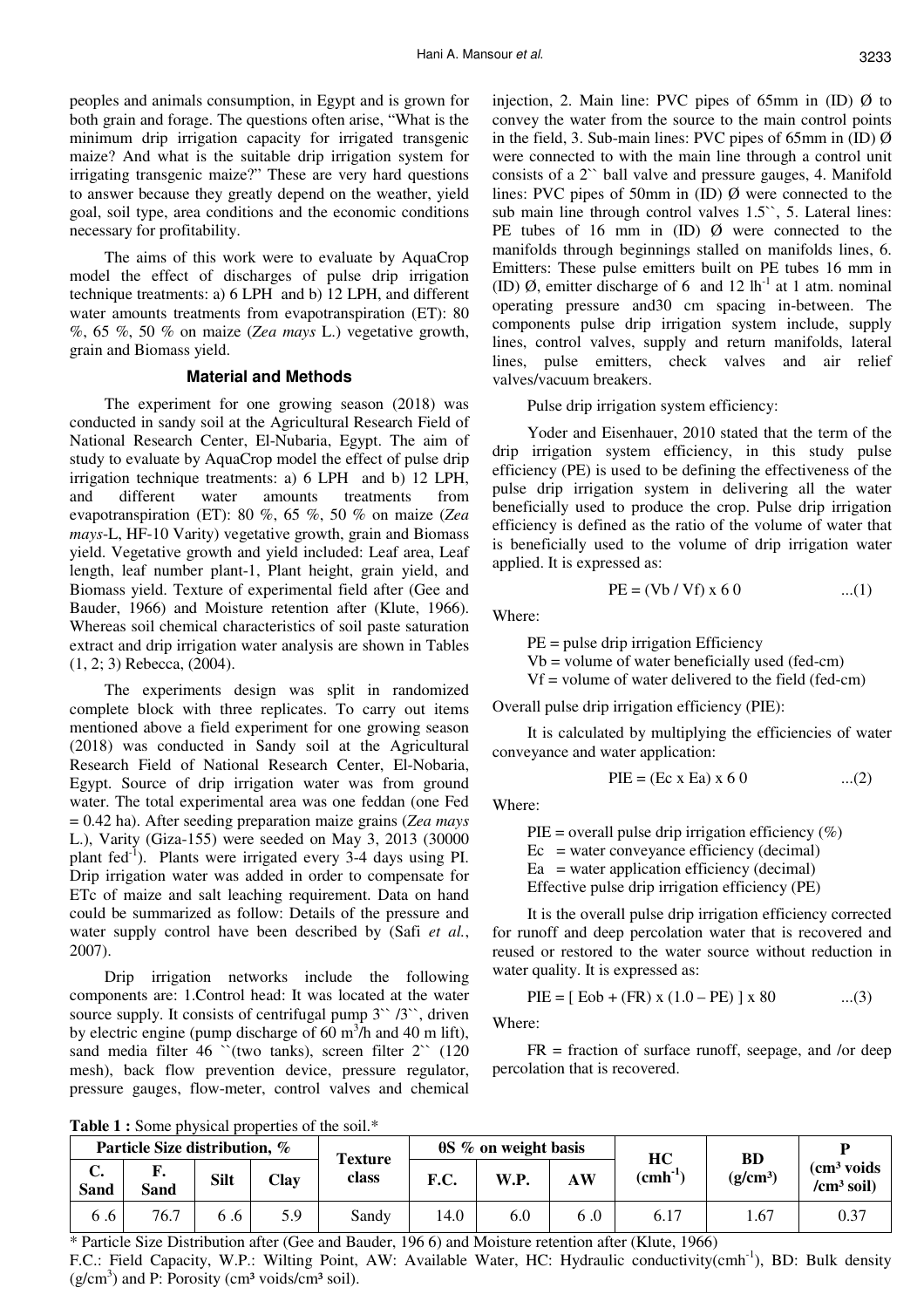| pH                  | EЛ<br>ra C |           |           | <b>Soluble Cations, meg/L</b> |                     | <b>Soluble Anions, meq/L</b>    |                             |                                     |                |  |
|---------------------|------------|-----------|-----------|-------------------------------|---------------------|---------------------------------|-----------------------------|-------------------------------------|----------------|--|
| 1:2.5               | dS/m       | $Ca^{++}$ | $Mg^{++}$ | $Na+$                         | $T \times 4$<br>. . | $\alpha$ --<br>$\cup$ U $\cdot$ | HCO <sub>3</sub>            | $\Omega$ $\Omega$ $\sim$ $-$<br>OV. | $\sim$ 1-      |  |
| $\sigma$ . $\sigma$ | 0.34       | 0.56      | 0.41      | 1.05                          | $\sim$<br>∪.∠J      |                                 | $\Omega$ 1 $\Omega$<br>∪.⊥∠ | 0.6                                 | $\cap$<br>1.LJ |  |

**Table 2 :** Some chemical properties of the soil\*.

\*Chemical properties after Rebecca, (2004)

| Table 3 : Some chemical properties of drip irrigation water used. |  |  |
|-------------------------------------------------------------------|--|--|
|                                                                   |  |  |

| pH  | Soluble cations, meq/L<br>dS/m<br>RΩ |                             |           |       | Soluble anions, meg/l |                 |                  |                  | <b>SAR</b> |                  |
|-----|--------------------------------------|-----------------------------|-----------|-------|-----------------------|-----------------|------------------|------------------|------------|------------------|
|     | ЕU                                   | $\mathbf{a}^{++}$<br>$\sim$ | $Mg^{++}$ | $Na+$ | エアナ<br>--             | $\sim$<br>$- -$ | HCO <sub>3</sub> | SO.<br>$- -$     | $\sim$ 1-  |                  |
| ت ، | $\sim$ $\sim$<br>، ب                 | 0.76                        | ◡ ・∠      | ∠.∪   | U. I J                |                 | U.J              | $\Omega$<br>∪.J∠ | ້⊷ປ⊥       | 4.0 <sub>1</sub> |

The flow rate through the pipe put depends on pipe surface roughness and air layer resistance. The change of hydraulic friction coefficient values, depending on variations in Re number values. Hydraulic losses at plastic pipes might be calculated as losses at hydraulically smooth pipes, multiplied by correction coefficients that assess losses at pipe joints and air resistance.

Drip irrigation scheduling: Intervals of drip irrigation (I) in day were calculated using the following equations:

$$
I = d / ETc \qquad ...(4)
$$

Where:

 $d =$  net water depth applied per each drip irrigation (mm), and ETc = crop evapotranspiration (mm/day).

$$
d = AMD . ASW . Rd . P \qquad ...(5)
$$

Where:

AMD = allowable soil moisture depletion  $(\%)$ , ASW = available soil water, (mm water/m depth),  $Rd =$  effective root zone depth (m), or drip irrigation depth (m), and  $p =$ percentage of soil area wetted (%).

$$
AW(v/v \%) = ASW(w/w \%)
$$
. B.D ...(6)

Where:

 $B.D. = Soil bulk density (gm cm<sup>-3</sup>).$ 

Drip irrigation Intervals used was 4 days under both closed circuits and traditional drip irrigation systems.

### **Measuring the Seasonal evapotranspiration (ETc):**

The (ETc) was computed using the Class Pan evaporation method for estimating (ETo) on daily basis was taken from nearest meteorological station as showing in Table (4).

The modified pan evaporation equation to be used:

$$
ETo = KpEp
$$
...(7)

where:

 $ETo = reference evaporation [mm day<sup>-1</sup>],$ 

Kp= pan coefficient of 0.76 for Class A pan placed in short green cropped and medium wind area. Ep= daily pan evaporation (mm day-1), Seasonal average is [7.5 mm day-1].(Allen *et al.*, 1996 ).

The reference evapotranspiration (ETo) is then multiplied by a crop coefficient Kc at particular growth stage to determine crop consumptive use at that particular stage of maize growth.

ETc= EToKc ... (6)  
The reduction factor (Kr) was calculated using Eq. 6.  

$$
Kr = GC + \frac{1}{2}(1 - GC)
$$
 ... (9)

Where:  $GC =$  ground cover percentage.

Drip irrigation efficiency (Ea) calculated by

$$
Ea = Ks Eu
$$
...(10)

Where:

Ea = Drip irrigation efficiency, Eu = emission uniformity  $(\%)$ and Ks = reduction factor of soil wetted.

The distance between rows was 0.7 m and 0.25 m between plants in the row. Each row was irrigated by a single straight lateral line in the closed circuits and traditional drip drip irrigation plots. The total experimental area was 4200 m<sup>2</sup>. This area divided to tow pars for each of the dripper discharge of pulse drip irrigation system, plot areas of pulse drippers discharges were 26 0 m<sup>2</sup>, the plot area 26 0 m<sup>2</sup> divided to three sub-plots each water amount treatments from (ET) 6 0, 65 and  $50\% = 700$  m<sup>2</sup>. Drip irrigation season of maize was ended 15 days before harvest. Maize yield was harvested on September 15. Plants densities were 40000 plants per fed according to Ministry of agricultural in Egypt. Fertilization program had been done according to the recommended doses throughout the growing season (2012) for maize crop under the investigated drip irrigation systems using fertigation technique. These amounts of fertilizers NPK (20-20-10), were 6 0 kg/fed of (20 % N) and 40 kg/fed of (20 % K<sub>2</sub>O). While 65 kg/fed of (10 % P<sub>2</sub>O<sub>5</sub>). For all plots, weed and pest control applications followed recommendations of transgenic maize yield in El-Nobaria, Egypt.

#### **Measurements of maize plant growth and yield:**

Components of yield or measured include plant height  $(cm)$ , leaf length  $(cm)$ , leaf area  $(cm^2)$ , number of leaves plant-1, total grain weight Kg/fed and biomass yield (Kg/fed). Plant measurements and observations were started 21 days after planting, and were terminated on the harvest date. All plant samples were dried at  $65^{\circ}$  C until constant weight was achieved. Grain yield was determined by hand harvesting the 6 m sections of three adjacent center rows in each plot on 2013 and was adjusted to 15.5% water content. In all treatments plots, the grain yields of individual rows were determined in order to evaluate the yield uniformity among the rows.

Canopy cover was estimated based on the method used by Geerts *et al.* (2009) and Farahani *et al.* (2009):

$$
CC = 1 \exp(-0.65LAI) \quad ...(1)
$$

Where CC is canopy cover as shown in Fig (1) and LAI is the leaf area index. LAI was calculated as LAP×NPM2, LAP being the leaf area per plant  $(m<sup>2</sup>)$ , and NPM2 the number of plants per  $m^2$  (Royo *et al.*, 2004). The nil biomass and grain yield were obtained from all plots after maturity from an area of 6  $m^2$  in all cropping seasons.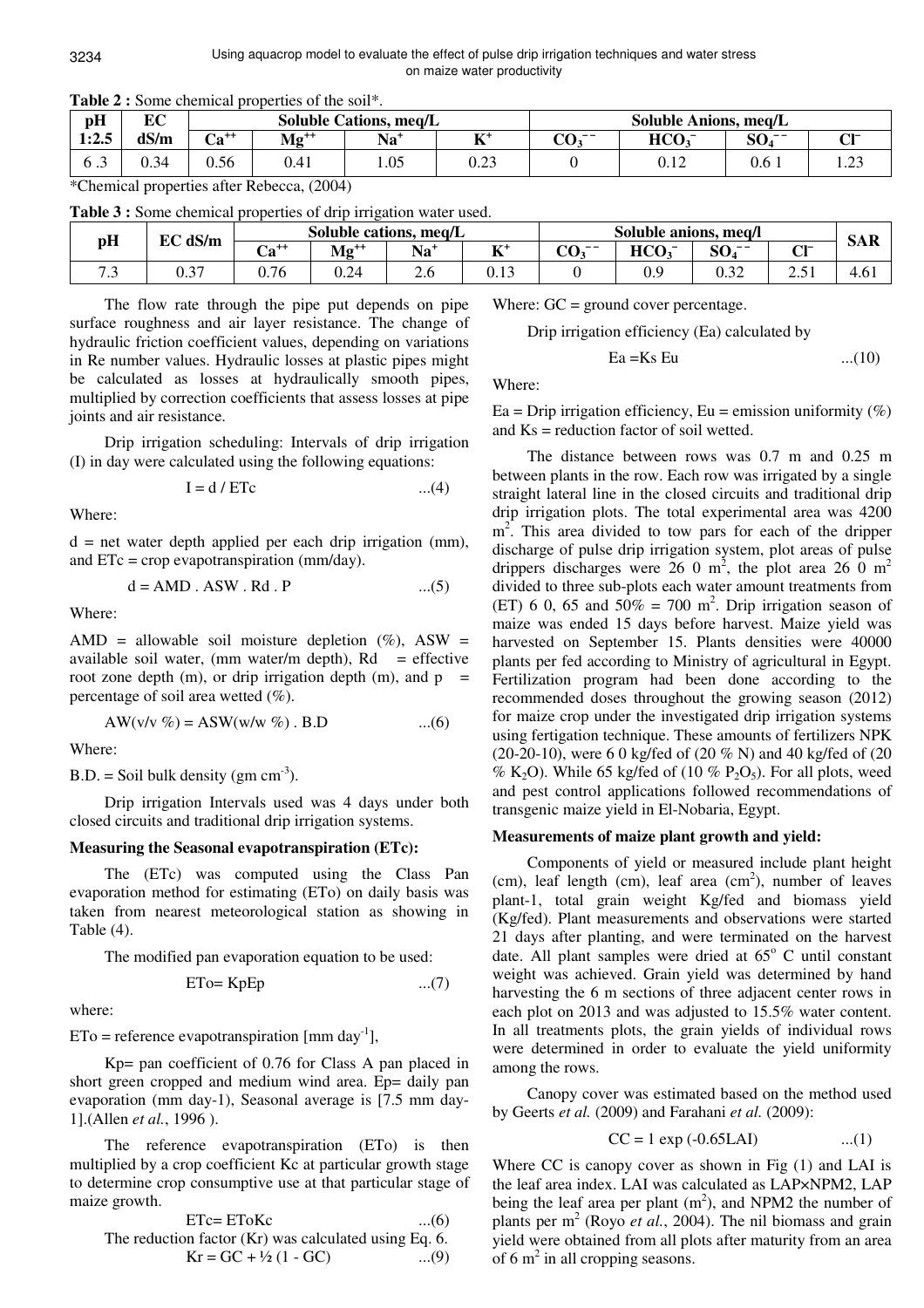





Fig. 2 : Effective root depth of maize varieties by AquaCrop model.



Fig. 3 : The relationship between maize water productivity and CO<sub>2</sub>.

AquaCrop has four sub-model components: (i) the soil (water balance); (ii) the crop (development, growth and yield); (iii) the atmosphere (temperature, rainfall, evapotranspiration (ET) and carbon dioxide  $(CO_2)$  concentration); and (iv) the management (major agronomy practices such as planting dates, fertilizer application and irrigation if any). Fig. (4) showing the relationship between Maize biomass water productivity and transpiration/ETo and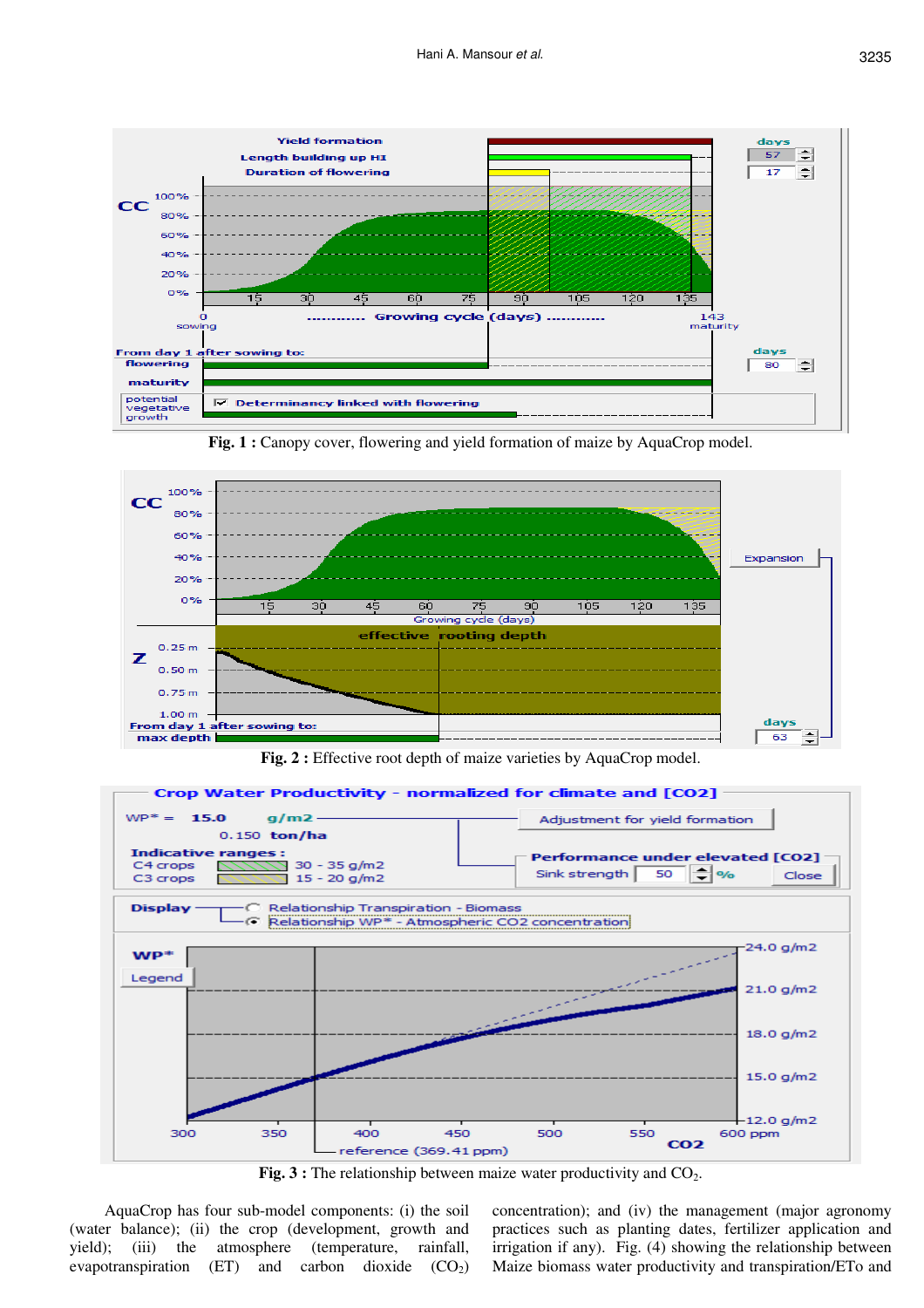Fig (4) showing the relationship between Maize water productivity and  $CO<sub>2</sub>$  draw by AquaCrop model.

AquaCrop calculates a daily water balance that includes ail the incoming and outgoing water fluxes (infiltration, runoff, deep percolation, evaporation and transpiration) and changes in soil water content. There are five weather input variables required to run AquaCrop including daily maximum and minimum air temperatures (T), daily rainfall, daily reference evapotranspiration (ETo) and the mean annual  $CO<sub>2</sub>$  concentration in the bulk atmosphere. The advantage with AquaCrop is that it requires only a minimum of input data, which are readily available or can easily be collected. AquaCrop has default values for several crop parameters that it uses for simulating different crops including maize, however, some of these parameters are not universal and thus have to be adjusted for local conditions, cultivars and management practices.

Deviation  $\% = 100 - ((0i.100)/Si)$  ...(2)

where Oi: Measured values and Si: Simulated values.

The AquaCrop model uses the yield response to water equation (Eq. 3) as a starting point for the model. Doorenbos and Kassam (1979) developed this equation, which has been widely used to estimate yield response to water by planners, economists and engineers (Vaux and Pruitt, 1983; Howell *et al.*, 1990). AquaCrop evolves from this approach (Eq. 3) by separating the evapotranspiration into crop transpiration and soil evaporation to develop a final yield as a function of the final biomass of the crop (Eq. 4). This separation allows for distinguishing the effects on the non-productive consumptive use of water, soil evaporation, to better simulate crop growth. The water productivity (WP, biomass produced per unit of cumulative transpiration) is a conservative parameter, which is considered to be constant for given climatic conditions (Steduto *et al.*, 2009).

$$
(Yx - Ya)Yx = ((ETx - ETa) \qquad \dots (3)
$$

where Yx and Ya are maximum and actual yield, ETx and ETa are maximum and actual evapotranspiration and Ky is the proportionality factor between relative yield loss and relative reduction in evapotranspiration.

$$
B = WP^* \sum Tr
$$
...(4)

where B is the final biomass, WP is the water productivity (biomass per unit of cumulative transpiration), and Tr is the crop transpiration.

The WP parameter is based on the atmospheric evaporative demand and the atmospheric  $CO<sub>2</sub>$  concentration for the purpose of being applicable to diverse locations and simulating future climate scenarios. Equation 5 shows the procedure for calculating the normalized WP based on adjustments to annual  $CO<sub>2</sub>$  concentrations. This approach has a tendency to over-simulate future crop yields caused by  $CO<sub>2</sub>$ fertilization when compared to free air  $CO<sub>2</sub>$  enrichment (FACE) experiments (Vanuytrecht *et al.*, 2011). This lead to the introduction of a crop sink strength parameter to address the response of WP, resulting in higher yields (Vanuytrecht *et al.*, 2011), but there are still many uncertainties and more research is needed for a better understanding of crop behavior with increased  $CO<sub>2</sub>$  concentrations.

$$
WP = (B \sum (TrET_0) CO2 \qquad \qquad \dots (5)
$$

where  $CO<sub>2</sub>$  is the mean annual  $CO<sub>2</sub>$  concentration and ETo is the atmospheric evaporative demand. The  $CO<sub>2</sub>$  outside the bracket is the normalization concentration for a given year. Once the final biomass is calculated at harvest, the final yield output is the function of the final biomass (B) and the Harvest Index (HI). HI is the ratio between the harvested product and the total above ground biomass (Unkovich *et al.*, 2010). AquaCrop simulates the build-up of HI starting from the flowering stage to reach the reference HI, a crop parameter set by the user. The build-up of HI increases linearly with time, but adjustments of HI are made depending on crop stresses during simulations, resulting in lower yields or even zero yields under conditions of pollination failure caused by severe stress (Steduto *et al.*, 2009).

Vanuytrecht *et al.* (2014a) performed a global sensitivity analysis of AquaCrop in an attempt to create guidelines for model simplification and efficient calibration. The parameters that were determined to be a priority for AquaCrop are parameters describing the crop phenology, a crop response to extreme temperatures, water productivity, root development, and soil water characteristics. These parameters require the most attention for model calibration for accurately simulating final yields.

AquaCrop is effective for modelling yields under a limited number of site locations. The current version of AquaCrop (6.0), This issue has been assessed by the creation of two external utility programs called AquaData and AquaGIS (Lorite *et al.*, 2013). The flow chart (Fig. 4) describes the process of using AquaCrop with the two utility programs AquaData and AquaGIS. This allows a spatial visualization of crop yields over a greater area enabling the capability to perform a spatial analysis (Lorite *et al.*, 2013). AquaData acts as a database that contains all data necessary for creating input files used in AquaCrop. FAO have developed an AquaCrop plug-in program that will run AquaCrop without a user interface, which allows an application like AquaData to automatically run multiple crop simulations much more efficiently (Raes *et al.*, 2013). The AquaCrop plug-in program can be used for iterative runs for calibration purposes or for inputting into a Geographical Information System (GIS) for subsequent spatial analysis. Using similar methods, AquaCrop can be used for calibrating and analyzing long-term climate change impacts on crop yields in southern Alberta.

The main concepts of connecting the soil-cropatmosphere continuum in AquaCrop are illustrated in Fig. (4). The soil component of the continuum is focused on the water balance within the soil, the plant represents the growth, development and yield processes, and the atmosphere represented by air temperature, rainfall, evaporative demand, carbon dioxide concentrations and irrigation (Steduto *et al.*, 2009). Figure 2-3 shows the interaction of different variables that AquaCrop combines for simulating yield output. The model uses separate input components of climate data, crop parameters, management (irrigation and field), soil (soil characteristics and groundwater) and simulation period for simulating crop yield.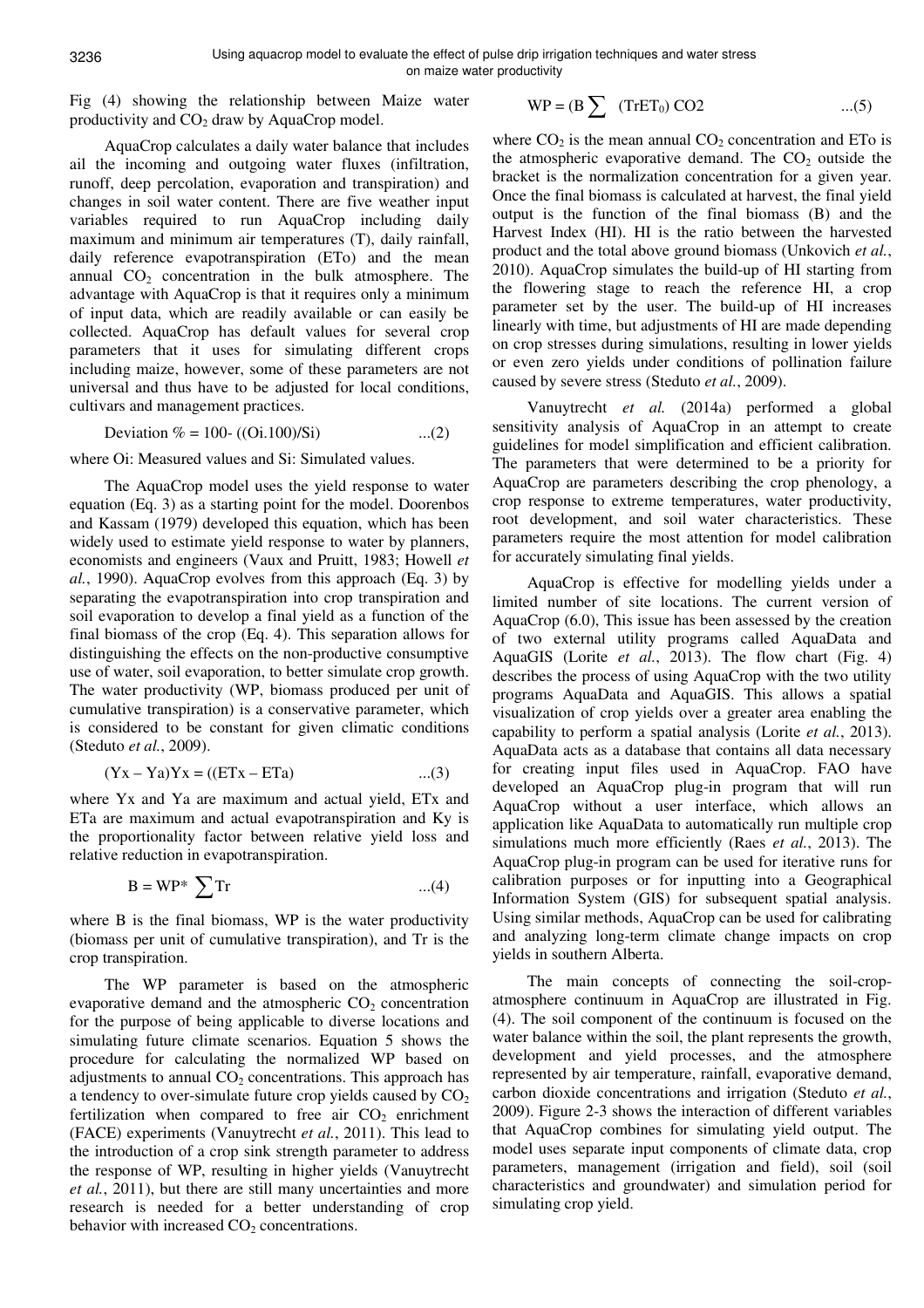

**Fig. 4 :** Chart of AquaCrop indicating the main components of the soil–plant–atmosphere continuum and the parameters driving phenology, canopy cover, transpiration, biomass production, and final yield [I, irrigation; Tn, minimum air temperature; Tx, Max air temperature; ETo, reference evapotranspiration; E, soil evaporation; Tr, canopy transpiration; gs, stomatal conductance; WP, water productivity; HI, harvest index (Steduto *et al.*, 2009).

The drip irrigation system consists of the following components, as following:

**Control head:** It is located at the water inlet and consists of:- Pump: centrifugal electric pump (0.75HP),  $n \approx 2900$  rpm and discharge 3 m<sup>3</sup>/h., Filter: screen filter 1.5" (one unit), 155 mesh, Max. Flow  $7.2m<sup>3</sup>$  h and maximum pressure 150 (PSI)., Injection unit: venturei PE of 1", rang of suction capacity 34-279 l/h., Measurement units: spring brass non return valve 2", Pressure gauges, control valves and flow meter.

**Main line:** PVC pipe of 63 mm diameter - 6 bar, connects the control unit to convey the water to sub main line: PVC 32 mm diameter line, delivered from the main line to feed the group of the laterals which represent treatments.

**Laterals:** It is 16 mm diameter PE tubes, with 30 cm apart, built in drippers of 4 lph discharge at 1bar operating pressure. Distance between laterals was 0.9 m. Irrigation system design according to Mansour and Aljughaiman (2012) and Tayel *et al.*, (2012 a; b), Mansour *et al*., (2015 a, b, c; d), Tayel *et al.* (2016), Pibars and Mansour, (2015) Pibars and Mansour (2016) and Mansour *et al.* (2014).

**Table 1 :** Conservative and non-conservative crop parameters for maize obtained from various sources.

| Non-conservative parameters                                                                                      | <b>Maize</b> |  |  |  |  |  |
|------------------------------------------------------------------------------------------------------------------|--------------|--|--|--|--|--|
| Base temperature $(^{\circ}C)$ below which crop development does not progress                                    | $0.0\,$      |  |  |  |  |  |
| Upper temperature $(^{\circ}C)$ above which crop development no longer increases with an increase in temperature |              |  |  |  |  |  |
| Number of plants per hectare                                                                                     | 90000        |  |  |  |  |  |
| Maximum effective rooting depth (m)                                                                              | 1.3          |  |  |  |  |  |
| Harvest Index (HIo) $(\%)$                                                                                       | 33           |  |  |  |  |  |
| Conservative parameters                                                                                          |              |  |  |  |  |  |
| Water Productivity normalized for ETo and $CO_2$ (WP <sup>*</sup> ) (gram/m <sup>2</sup> )                       | 15.0         |  |  |  |  |  |
| Water Productivity normalized for ETo and $CO2$ during yield formation (as % WP*)                                | 100          |  |  |  |  |  |
| Maximum air temperature above which pollination starts to fail (heat stress) $(°C)$                              | 35.0         |  |  |  |  |  |
| Minimum air temperature below which pollination starts to fail (cold stress) $(°C)$                              | 5.0          |  |  |  |  |  |
| Excess of potential fruits $(\%)$                                                                                | 100          |  |  |  |  |  |
| Canopy growth coefficient (CGC): Increase in canopy cover (fraction soil cover per day)                          | 0.1241       |  |  |  |  |  |
| Maximum canopy cover (CCx) in fraction soil cover                                                                | 0.8          |  |  |  |  |  |
| Canopy decline coefficient (CDC): Decrease in canopy cover (in fraction per day)                                 | 0.07697      |  |  |  |  |  |
| Soil surface covered by an individual seedling at 90 % emergence $(cm2)$                                         | 1.5          |  |  |  |  |  |
| Crop coefficient when canopy is complete but prior to senescence $(Kcb, x)$                                      | 1.10         |  |  |  |  |  |
| Maximum root water extraction $(m^3 \text{ water/m}^3 \text{ soil.} \text{day})$ in top quarter of root zone     | 0.019        |  |  |  |  |  |
| Maximum root water extraction ( $m3$ water/ $m3$ soil.day) in bottom quarter of root zone                        | 0.006        |  |  |  |  |  |
| Effect of canopy cover in reducing soil evaporation in late season stage                                         | 50           |  |  |  |  |  |
| Soil water depletion factor for pollination (p - pol) - Upper threshold                                          | 0.55         |  |  |  |  |  |
| Shape factor for water stress coefficient for canopy expansion $(0.0 = \text{straight line})$                    | 3.0          |  |  |  |  |  |

Source: Zeleke *et al.* 2011, Mkhabela and Bullock (2012) and Robertson *et al.* (2013)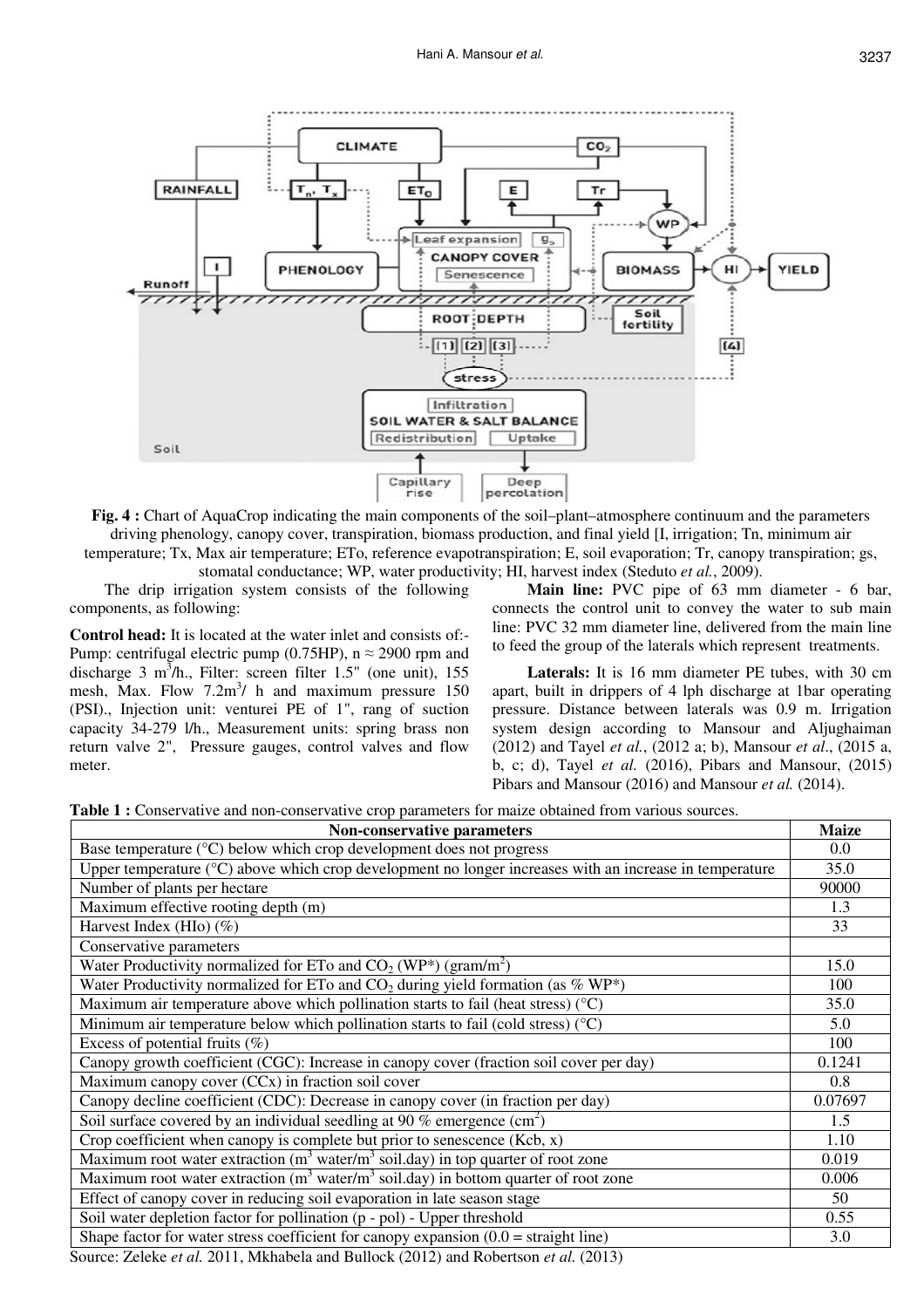3238

Treatments mean were compared using the technique of analysis of variance (ANOVA) and the least significant difference (L.S.D) between systems at 1 %, (Steel and Torrie, 1980).

# **Results and Discussion**

Table (4) illustrate the effect of two different discharges on field pulse drip irrigation efficiencies, the effect of different discharges of pulse drip irrigation on pulse drip irrigation system efficiencies, overall pulse drip irrigation efficiencies, effective pulse drip irrigation efficiencies, Data could be ranked in the following descending orders: 6 lph > 10 lph and based on these results, with decreasing of pulse drippers discharge will be increasing and give the greater all efficiencies and vice versa. This is due to the ability to control the drip irrigation process by pulse drip irrigation system and the lack of drip irrigation losses realized in the case of the little pulse dripper discharges.

| Table 4 : Pulse drip irrigation efficiencies by using different two field discharges. |  |  |  |  |
|---------------------------------------------------------------------------------------|--|--|--|--|
|                                                                                       |  |  |  |  |

| <b>Pulse Drip</b><br><b>Irrigation</b> | Pulse drip irrigation<br>system efficiencies<br>$(\%)$ | <b>Overall pulse drip irrigation</b><br>efficiencies<br>$(\%)$ | <b>Effective pulse drip irrigation</b><br>efficiencies<br>$\mathcal{G}_0$ |  |  |
|----------------------------------------|--------------------------------------------------------|----------------------------------------------------------------|---------------------------------------------------------------------------|--|--|
| Equations used                         | $EP = (Vb / Vf) \times 80$                             | $EP = (Ec \times Ea) \times 80$                                | $PIE = [Eob + (FR) x (1.0 - Eob)] x 80$                                   |  |  |
| 6 LPH                                  | 94.6.28                                                | 96.58                                                          | 46.53                                                                     |  |  |
| <b>10 LPH</b>                          | 93.36                                                  | 95.32                                                          | 45.46                                                                     |  |  |

**Table (4)** showed the main one of pulse drip irrigation dripper discharge pulse drip irrigation and sub-main one of the evapotranspiration percentage (ET %) on some vegetative growth and yield parameters of maize. Measured parameters were: leaf area (cm<sup>2</sup>), plant height (cm), leaf length (cm), number of leaves, grain yield (ton/fed) and biomass yield (ton/fed).

# **Grain yield (GY):**

Data in **Table (5)** indicate the effect of pulse drip irrigation and et% on maize grain yield (kg/fed), both of them could be ranked in the following ascending orders: 6 lph  $> 12$  lph and  $60 > 65 > 50$ , respectively. in respect to the main effect of pulse drip irrigation on grain yield, one can notice that, the differences in grain yield were significant among pulse drip irrigation treatments at the 5 % level. the highest and lowest grain yield were obtained in 6 lph and tdis, respectively. according to grain yield, the effect of (ET %) treatments on grain yield, there is significant differences at the 5% level between 60, 65; 50, whenever highest and lowest values were achieved under 60 and 50, respectively.

| Table 5 : Effect of discharge of pulse drip irrigation system and water amount a on maize grain and Biomass yield. |  |
|--------------------------------------------------------------------------------------------------------------------|--|
|--------------------------------------------------------------------------------------------------------------------|--|

| <b>Pulse Drip</b> | $ET(\%)$        | Water<br>amount   |             | <b>Observed</b> |                      | <b>Simulated by</b><br><b>AquaCrop</b> |                |            |  |
|-------------------|-----------------|-------------------|-------------|-----------------|----------------------|----------------------------------------|----------------|------------|--|
| <b>Irrigation</b> |                 | (m <sup>3</sup> ) | Grain yield | <b>Biomass</b>  | <b>WP</b>            | Grain yield                            | <b>Biomass</b> | <b>WP</b>  |  |
|                   |                 |                   | (Kg/fed)    | (Kg/fed)        | (Kg/m <sup>3</sup> ) | (Kg/fed)                               | (Kg/fed)       | $(Kg/m^3)$ |  |
|                   | 80              |                   | 5656        | 4576            | 5.89                 | 6787                                   | 5491           | 7.07       |  |
| 6 LPH             | 65              |                   | 5789        | 4456            | 7.42                 | 6947                                   | 5347           | 8.91       |  |
|                   | 50              |                   | 5143        | 4354            | 8.57                 | 6177                                   | 5225           | 10.29      |  |
|                   | 80              |                   | 5524        | 4565            | 5.75                 | 6629                                   | 5478           | 6.91       |  |
| <b>12 LPH</b>     | 65              |                   | 4676        | 4423            | 5.99                 | 5611                                   | 5308           | 7.19       |  |
|                   | 50              |                   | 4345        | 4364            | 7.24                 | 5214                                   | 5237           | 8.69       |  |
| $(1)$ X<br>(2)    | <b>LSD 0.05</b> |                   | 23          | 32              | 0.23                 | 34                                     | 42             | 0.14       |  |
| $(1)$ Means       | 6 LPH           |                   | 5376        | 4646            | 7.3                  | 6635                                   | 5354           | 8.75       |  |
|                   | <b>10 LPH</b>   |                   | 46 61       | 426 1           | 6.3                  | 5818                                   | 5341           | 7.6        |  |
|                   | <b>LSD 0.05</b> |                   | 56          | 106             | 0.08                 | 45                                     | 43             | 0.11       |  |
|                   | 80              |                   | 5505        | 4690            | 5.82                 | 6708                                   | 5485           | 6.99       |  |
| $(2)$ Means       | 65              |                   | 5096        | 4594            | 6.71                 | 6279                                   | 5327           | 8.05       |  |
|                   | 50              |                   | 4653        | 4110            | 7.91                 | 5693                                   | 5231           | 9.49       |  |
|                   | <b>LSD 0.05</b> |                   | 66          | 56              | 0.05                 | 23                                     | 40             | 0.12       |  |

Pulse drip irrigation: discharges in liter per hour (lph), 6 LPH: Pulse dripper discharge=10 LPH : Pulse dripper discharge =12 lph, (ET %): evapotranspiration treatments, (LSD0.05):less significant differences at 5 % level.

# **Biomass yield (BY):**

**Table (5)** indicated the effect of both pulse drip irrigation and (ET %) on maize biomass yield (kg/fed). We can notice that the change in maize biomass yield took the same trend of vegetative growth parameters and thus took the trend of grain yield too. Concerning the positive effect of pulse drip irrigation and ET % on

maize biomass yield, they could be ranked in following descending orders: 6 LPH  $> 10$  LPH and  $60 > 65 > 50$ . In respect to pulse drip irrigation and ET % effect on maize biomass yield, one can notice significant difference at the 1% level between all means values of pulse drip irrigation and ET%. According to the interaction effect of the investigated factors, the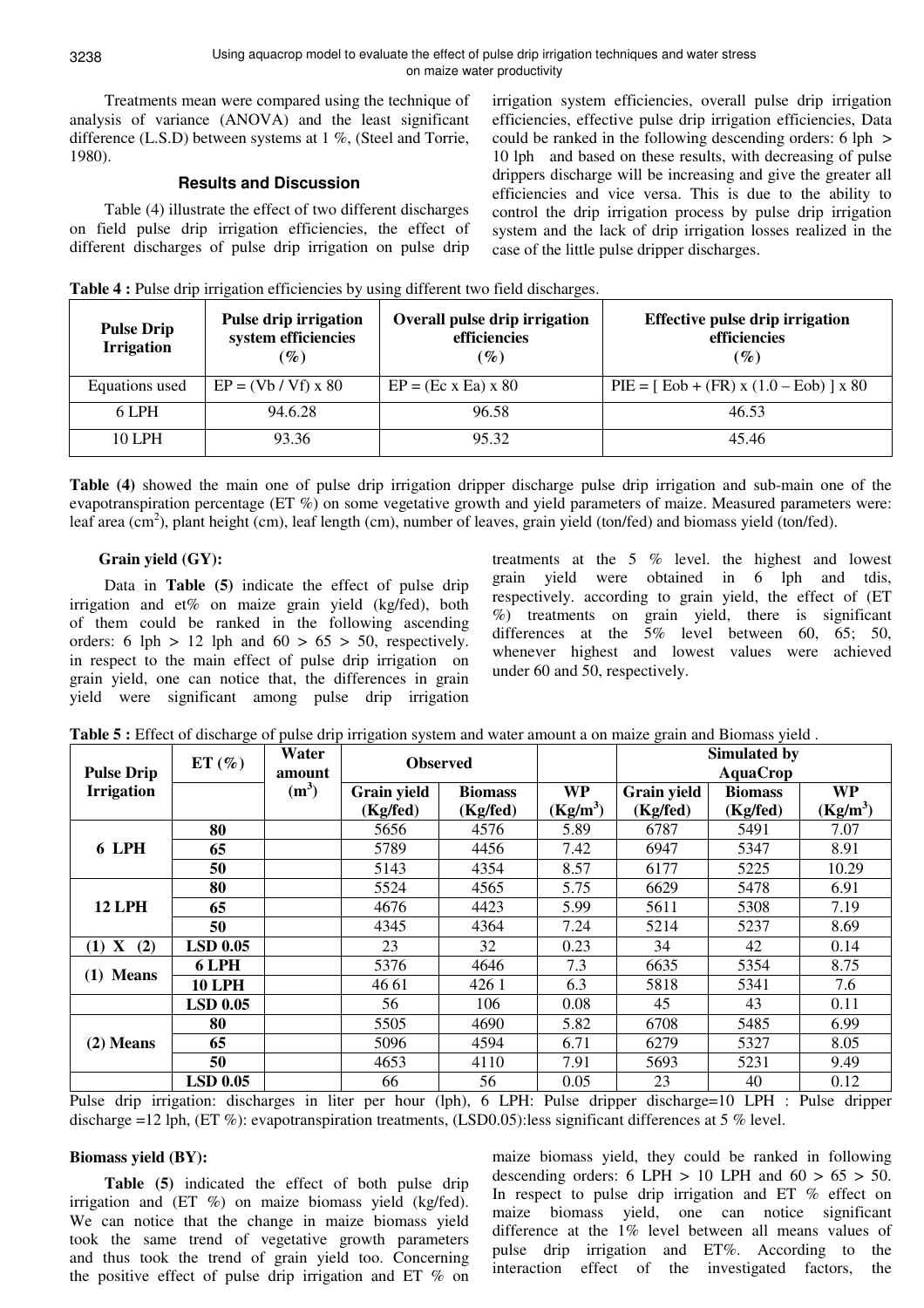highest and lowest values of maize biomass yield recorded under interactions of 6 LPH X 60 and 10 LPH X 50.

We can notice that maize grain and biomass yield took the same trend of other vegetative growth parameters, and this finding could be attributed to the close correlation between vegetative growth from side and grain and biomass yield from the other one and also due to positive relations between increasing of growth parameters and increasing maize grain and biomass yield.

#### **Water productivity (WP):**

Table (5) and Fig. (5) indicated the effect of both pulse drip irrigation treatments and water amounts on observed and simulated water productivity (WP) of maize yield (kg/m3). We can notice that the change in maize observed WP took the same trend of simulated WP and thus took the trend of biomass and grain yield too. Concerning the positive effect of pulse drip irrigation and ET% on WP, they could be ranked in following descending orders:  $6$  LPH  $> 10$  LPH and  $80$  $> 65 > 50$ . In respect to pulse drip irrigation and  $ET\%$ effect on maize WP, one can notice significant difference at the 1% level between all means values of pulse drip irrigation and ET%. According to the interaction effect of the investigated factors, the highest and lowest values of maize biomass yield recorded under interactions of 6 LPH X 60 and 10 LPH  $X$  50.



**Fig. 6 :** Effect of Pulse drip irrigation discharges and ET on observed and simulated maize water productivity.

## **Discussion**

Concerning the effect of pulse drip irrigation x Et % on grain yield, there were significant differences at the 5 % level, except at the following interaction: 6 lph x 60, 6 lph x 65. the maximum and minimum values of grain yield were obtained in 6 lph x 60 and 10 lph x 50, respectively. lamm, 2004 found that a range of seasonal drip irrigations applied relative to meeting the full drip irrigation requirement. grain yield vs. seasonal drip irrigation were grouped for years having average or greater rainfall (1996, 1999, 2004) or significant drought (2000-2003) for simulated low-pressure precision applicators and drip irrigation, where yield and seasonal drip irrigations were averaged for each group of years. For average to wet years, grain yield with drip irrigation was slightly greater than simulated low-pressure precision applicators, but vice versa for drought years. in average to wet years, differences in grain yields were primarily due to kernel weight, but in drought years, this was due to the number of kernels per ear (see lamm, 2004 for actual yield component data).

The drip irrigation water requirements of maize oscillate from 500 until  $600 \text{ m}^3$  for achievement of maximum production by a variety of medium maturity of seed (Doorenbos and Kassam, 1966). On a coarse texture soil, maize production increased with a combination of deep

tillage and the incorporation of hay deposits in mulch, together with a general increase in crop drip irrigation (Gill *et al.*, 1996). Other research scientists Filintas *et al.* (2006, 2007) and Dioudis *et al.* (2006) have made an extensive drip irrigation study in the cultivation of maize, found that the same conclusion i.e. that drip irrigation is of the utmost importance, from the appearance of the first silk strands until the milky stage in the maturation of the kernels on the cob. Once the milky stage has occurred, the appearance of black layer development on 50 % of the maize kernels is a sign that the crop has fully ripened. The aforementioned criteria were used in the experimental plot for the total drip irrigation process.

### **Conclusion**

It could be concluding to simulate maize water productivity by AquaCrop model under water stress in Egyptian desert conditions; conclusion could be summarized as following that:

The effect of different discharges of pulse drip irrigation on pulse drip irrigation system efficiencies, overall pulse drip irrigation efficiencies, and effective pulse drip irrigation efficiencies, Data could be ranked in the following descending orders: 6 lph > 12 lph and based on these results, with decreasing of pulse drippers discharge will be increasing and give the greater all efficiencies.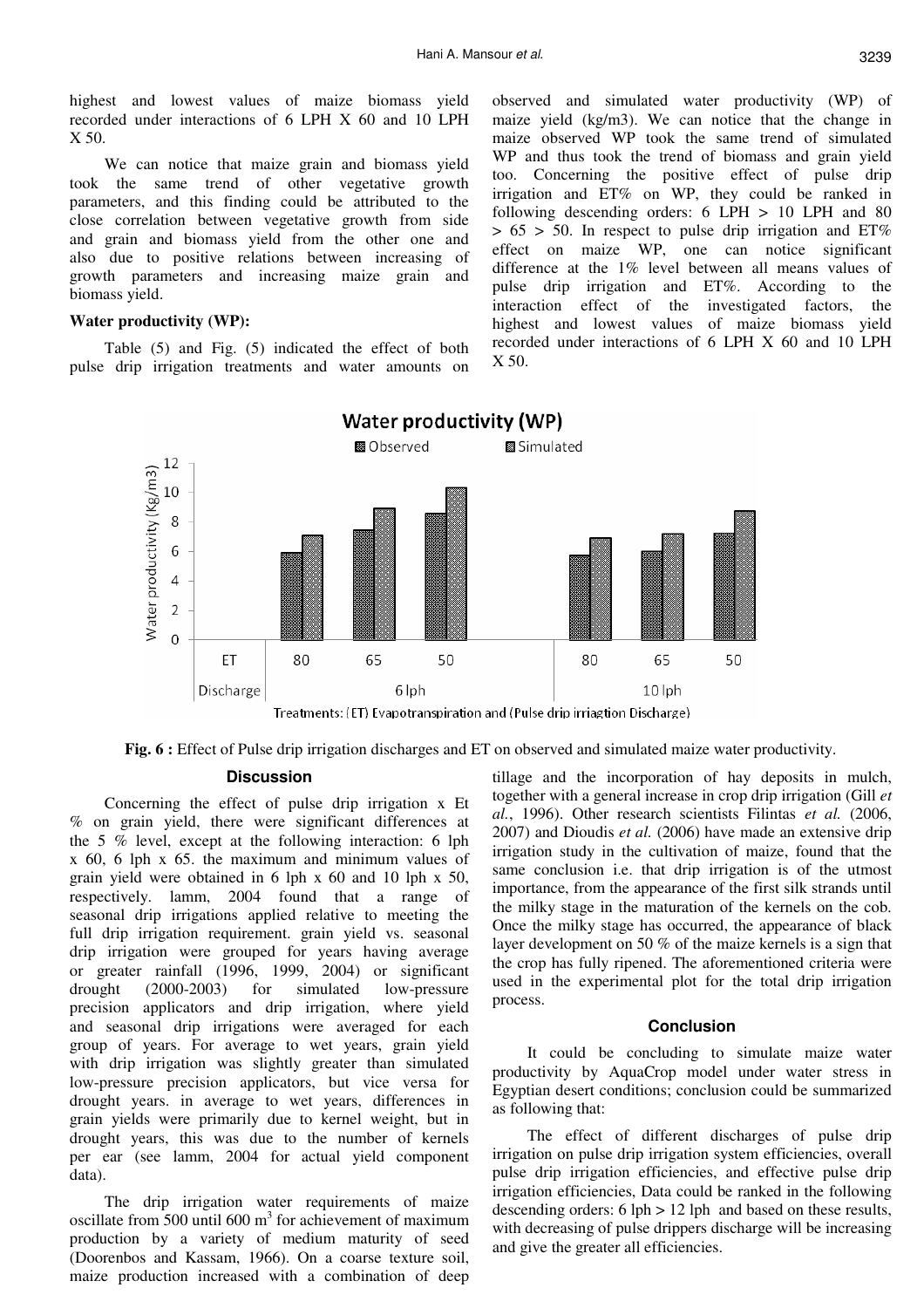Observed and simulated water productivity (WP), maize grain and biomass yield took the same trend, and this finding could be attributed to the close correlation between vegetative growth from side and grain and biomass yield from the other one and also due to positive relations between increasing of growth parameters and increasing maize grain and biomass yield.

These results due to the treatments of 80 % ET and 65 % ET were covered water requirements and also recorded convergent results in values which means that the amount of water added, which is the difference between the 80 -  $65\%$  = 25% ET, it amounts in excess of the plant required under the current conditions of the experiment. So it can be recommend to using 65% for saving 15% from water requirements under pulse drip irrigation system using 6 LPH treatment.

## **References**

- Abd-Elmabod, S.K.; Bakr, N.; Muñoz-Rojas, M.; Pereira, P.; Zhang, Z.; Cerdà, A.; Jordán, A.; Mansour, H.; De la Rosa, D. and Jones, L. (2019). Assessment of Soil Suitability for Improvement of Soil Factors and Agricultural Management. Sustainability 11: 1566.
- Abou Kheira, A.A. (2009). Comparison among different drip irrigation systems for deficit- irrigated transgenic and non trangenic maize in the Nile Valley". Agricultural Engineering International: the CIGR Ejournal. Manuscript LW 06 010. Vol. XI:1-25.
- Allen, R.G.; Pereira, L.S.; Raes, D. and Smith, M. (1996). Crop evapotranspiration-Guidelines for computing crop water requirements-FAO Drip irrigation and drainage paper 56.
- Cary, J.W. and Fisher, H.D. (1963). Drip irrigation decision simplified with electronics and soil water sensors. Soil science Society of American Journal, 47: 1219-1223.
- Charlesworth, P. (2000). Soil water monitoring, CSIRO Land and Water, Australia.
- Colaizzi, P.D.; Schneider, A.D.; Evett, S.R. and Howell, T.A. (2004). Comparison of SDI, LEPA, and spray drip irrigation performance for grain sorghum. Trans. ASAE 47(5): 1477-1492.
- Dioudis, P.; Filintas, T.Ag. and Papadopoulos, H.A. (2006). Transgenic and non trangenic maize yield in response to drip irrigation interval and the resultant savings in water and other overheads, Drip irrigation and Drainage Journal, 56: 96-104.
- Doorenbos, J. and Kassam, A.H. (1966). Yield response to water, FAO Drip irrigation and Drainage paper 33, FAO, Rome, Italy, 101-104.
- Eldardiry, E.E.; Hellal, F. and Mansour, H.A.A. (2015). Performance of sprinkler irrigated maize – part II.Closed Circuit Trickle Drip irrigation Design: Theory and Applications, 41
- El-Hagarey, M.E.; Mehanna, H.M. and Mansour, H.A. (2015). Soil moisture and salinity distributions under modified sprinkler drip irrigation. Closed Circuit Trickle Drip irrigation Design: Theory and Applications, 3-21.
- Filintas, T.Ag. (2003). Cultivation of Maize in Greece: Increase and Growth, Management, Output Yield and Environmental Sequences, University of Aegean, Faculty of Environment, Department of Environmental Studies, Mitilini, Greece.
- Filintas, T. Ag. (2005). Land use systems with emphasis on agricultural machinery, drip irrigation and nitrates pollution, with the use of satellite remote sensing, geographic information systems and models, in watershed level in Central Greece, M.Sc. Thesis, University of Aegean, Faculty of Environment, Department of Environmental Studies, Mitilini, Greece.
- Filintas, T.Ag.; Dioudis, I.P.; Pateras, T.D.; Hatzopoulos, N.J. and Toulios, G.L. (2006). Drip drip irrigation effects in movement, concentration and allocation of nitrates and mapping of nitrates with GIS in an experimental agricultural field, proc. of 3rd HAICTA international conference on: information systems in sustainable agriculture, Agro Environment and Food Technology, (HAICTA'06), Volos, Greece, September 20-23: 253-262.
- Filintas, T.Ag.; Dioudis, I.P.; Pateras, T.D.; Koutseris, E.; Hatzopoulos, N.J. and Toulios, G.L. (2007). Drip irrigation water and applied nitrogen fertilizer effects in soils nitrogen depletion and nitrates GIS mapping, proc. of First International Conference on: Environmental Management, Engineering, Planning and Economics CEMEPE/SECOTOX), June 24-26, Skiathos Island, Greece, III: 2201-2207.
- Gee, G.W. and Bauder, J.W. (1966). Particle-size analysis. p. 36 3–412. Inter In Klute (ed.) Methods of soil analysis. Part 1. ASA and SSSA, Madison, WI.
- Gill, K.S.; Gajri, P.R.; Chaudhary, M.R. and Singh, B. (1996). Tillage, mulch and drip irrigation effects on transgenic and non trangenic maize (*Zea mays* L.) inrelation to evaporative demand, soil & tillage research, 39: 213-227.
- Ibrahim, A.; Csúr-Varga, A.; Jolánkai, M.; Mansour, H. and Hamed, A. (2016). Monitoring some quality attributes of different maize varieties by infrared technology. Agricultural Engineering International: CIGR Journal 20(1): 201-210.
- Klute, A. (1966). Moisture retention. p. 635–662. In A. Klute (ed.) Methods of soil analysis. Part 1. ASA and SSSA, Madison, WI.
- Lamm, F.R. (2004). Comparison of SDI and simulated LEPA sprinkler drip irrigation for corn. CD-ROM. Drip irrigation Association Annual Meeting, 14-16 Nov, Tampa, FL.
- Lamm, F.R.; Manges, H.L.; Stone, L.R.; Khan, A.H. and Rogers, D.H. (1995). Water requirement of subsurface drip-irrigated corn in northwest Kansas. Trans. ASAE, 36(2): 441-446 .
- Mansour, H.A.; Hu Jiandong; Ren, H.; Abdalla, N.O.K. and Abd-Elmabod, S.K. (2019b). Influence of using automatic drip irrigation system and organic fertilizer treatments on faba bean water productivity, International Journal of Geomate, 17(62): 256 – 265.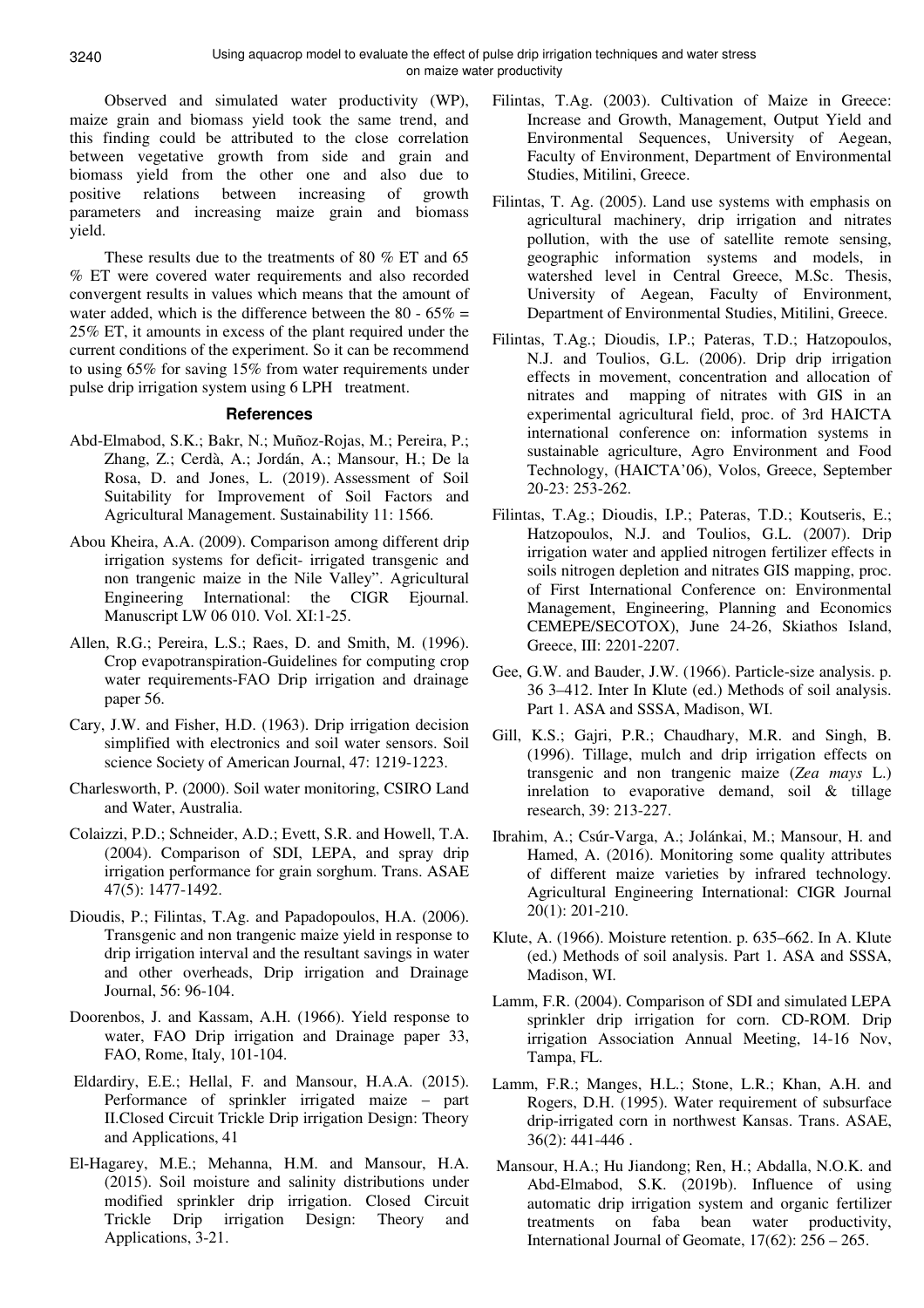- Mansour, H.A.; Abd-Elmabod, S.K. and Engel, B.A. (2019a). Adaptation of modeling to the drip irrigation system and water management for corn growth and yield. Plant Archives, 19(1): 644-651.
- Mansour, H.A. (2015). Performance automatic sprinkler drip irrigation management for production and quality of different Egyptian maize varieties. International Journal of ChemTech Research. 6(12): 226-237.
- Mansour, H.A.; Abdel-Hady, M.; Eldardiry, E.I. and Bralts, V.F. (2015a). Performance of automatic control different localized drip irrigation systems and lateral lengths for emitters clogging and maize (*Zea mays* L.) growth and yield. International Journal of Geomate, 9(2): 1545-1552.
- Mansour, H.A.; Pibars, S.K.; Abd El-Hady, M.; Ebtisam, I. (2014). Effect of water management by drip drip irrigation automation controller system on Faba bean production under water deficit. International Journal of Geomate, 7(2): 1047-1053.
- Mansour, H.A.; Sabreen, Kh.P.; Gaballah, M.S. and Kassem, A.S.M. (2016a). Effect of Different Nitrogen Fertilizer Levels, and Maize Cultivars on Yield and its Components under Sprinkler Drip irrigation System Management in Sandy Soil., 9(09):1-9.
- Mansour, H.A.; Abd El-Hady, **M.;** Bralts, V.F. and Engel, B.A. (2016b). Performance Automation Controller of Drip Drip irrigation System and Saline Water for Maize Yield and Water Productivity in Egypt. Journal of Drip irrigation and Drainage Engineering, American Society of Civil Engineering (ASCE), J. Irrig. Drain Eng. 05016005.
- Mansour, H.A. and Aljughaiman, A.S. (2012). Water and fertilizers use efficiency of corn crop under closed circuits of drip drip irrigation system. Journal of Applied Sciences Research, 6 (11): 546 5-5493.
- Mansour, H.A.; Abdallah, E.F.; Gaballah, M.S. and Gyuricza, Cs. (2015b). Impact of Pulse Discharge and Drip irrigation Water Quantity on 1- Hydraulic Performance Evaluation and Maize Biomass Yield. Int. J. of Geomate, 9(2): 1536 -1544.
- Mansour, H.A.; Pibars, S.K. and Bralts, V.F. (2015c). The hydraulic evaluation of MTI and DIS as a localized drip irrigation systems and treated agricultural wastewater for potato growth and water productivity. International Journal of ChemTech Research, 6(12): 142-150.
- Mansour, H.A.; Saad, A.; Ibrahim, A.A.A. and El-Hagarey, M.E. (2016c). Management of drip irrigation system: Quality performance of Egyptian maize (Book Chapter). Micro Drip irrigation Management: Technological Advances and Their Applications. 279- 293.
- Mansour, H.A.A. (2015). Design considerations for closed circuit design of drip drip irrigation system (Book Chapter). 61-133.
- Mansour, H.A.A. and Aljughaiman, A.S. (2015). Water and fertilizer use efficiencies for drip irrigated corn: Kingdom of Saudi Arabia (book chapter) closed circuit trickle drip irrigation design: theory and applications,

Apple Academic Press, Publisher: Taylor and Frances. 233-249

- Mansour, H.A.A. and El-Melhem, Y. (2015). Performance of drip irrigated yellow corn: Kingdom of Saudi Arabia (Book Chapter), closed circuit trickle drip irrigation design: theory and applications, Apple Academic Press, Publisher: Taylor and Frances. 219-232
- Mansour, H.A.A.; Mehanna, H.M.; El-Hagarey, M.E. and Hassan, A.S. (2015d). Automation of mini-sprinkler and drip irrigation systems. Closed Circuit Trickle Drip irrigation Design: Theory and Applications, 179-204.
- Mansour, H.A.A.; Tayel, M.Y., Lightfoot, D.A. and El-Gindy, A.M. (2015e). Energy and water savings in drip drip irrigation systems. Closed Circuit Trickle Drip irrigation Design: Theory and Applications, 149-176.
- Mansour, H.A.A.; El-Hady, M.A.; Gyurciza, C.S. (2015f). Water and fertilizer use efficiencies for drip irrigated maize (Book Chapter). Closed Circuit Trickle Drip irrigation Design: Theory and Applications,. 207-216.
- Musick, J.T.; pringle, F.B.; Harman, W.L. and Stewart, B.A. (1990). Long-term drip irrigation trends: Texas High Plains, Applied Engineering Agriculture, 6: 717-724.
- Payero, J.O.; Melvin, S.R. and Irmak, S. (2005). Response of soybean to deficit drip irrigation in the semi-arid environment of west-central Nebraska. Trans. ASAE, 46(6): 216 9-2203.
- Raes, D.; Steduto, P.; Hsiao, T.C. and Fereres, E. (2009). AquaCrop The FAO Crop Model to Simulate Yield Response to Water: II. Main Algorithms and Software Description. Agronomy Journal, 101: 438-447.
- Raes, D.; Steduto, P.; Hsiao, T.C. and Fereres, E. (2012). AquaCrop Version 4.0 Reference Manual. FAO Land and Water Division, Rome.
- Raes, D.; Steduto, P.; Hsiao, T.C. and Fereres, E. (2013). Reference Manual: AquaCrop Plugin Program Version (4.0). FAO, Land and Water Division, Rome, Italy.
- Rebecca, B. (2004). Soil Survey Laboratory Methods Manual.(Soil Survey Laboratory Investigations Report No. 42) Rebecca Burt Research Soil Scientist MS 41, Room 152, 6 0 Centennial Mall North, Lincoln, NE 66 506 -36 66. (402) 437-5006.
- Robertson, S.M.; Jeffrey, S.R.; Unterschultz, J.R. and Boxall, P.C. (2013). Estimating yield response to temperature and identifying critical temperatures for annual crops in the Canadian prairie region. Canadian Journal of Plant Science 93: 1237-1247.
- Royo, C.; Aparicio, N.; Blanco, R. and Villegas, D. (2004). Leaf and green area development of durum wheat genotypes grown under Mediterranean conditions. Europian journal of Agronomy, 20: 419 430.
- Safi, B.; Neyshabouri, M.R.; Nazemi, A.H.; Masiha, S. and Mirlatifi, S.M. (2007). Subsurface drip irrigation capability and effective parameters on onion yield and water use efficiency. Journal of Scientific Agricultural, 1: 41-53.
- Samir, S.; Abdel-Ghany A.; El-Gindy, M.; Hani, A.M.; Soha, E.K. and Yasser, E.A. 2019. Performance analysis of